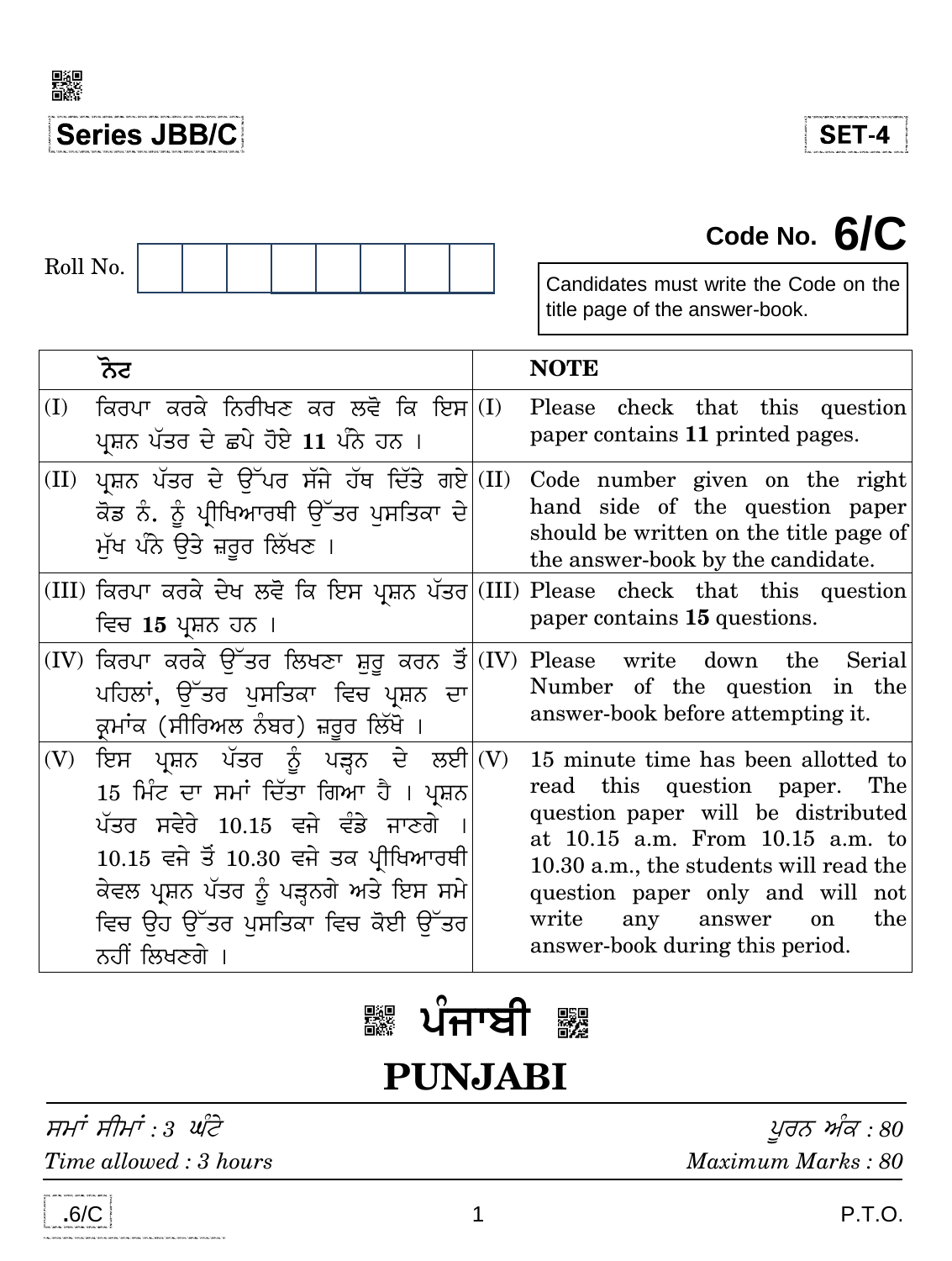

ਨੋਟ: ਲਿਖਾਈ ਸ਼ੁਧ, ਸੰਦਰ ਅਤੇ ਖੁੱਲ੍ਹੀ-ਖੁੱਲ੍ਹੀ ਕਰਨ ਦਾ ਜਤਨ ਕਰੋ ।

'ਪੜ੍ਹਨ−ਕੌਸ਼ਲ'

ਹੇਠ ਲਿਖੇ ਪੈਰੇ ਨੂੰ ਪੜ੍ਹ ਕੇ, ਦਿੱਤੇ ਪ੍ਰਸ਼ਨਾਂ ਦੇ ਉੱਤਰ ਲਿਖੋ :  $1.$  $2+2+2+2+1=9$ 

ਸੰਗਮਰਮਰ ਆਪਣੇ ਆਪ ਵਿੱਚ ਨਿਰੀ ਸੰਦਰ ਅਤੇ ਮੀਂਹ-ਧੱਧ ਦਾ ਟਾਕਰਾ ਕਰਨ ਵਾਲੀ ਵਸਤੂ ਹੀ ਨਹੀਂ, ਸਗੋਂ ਜੋ ਕੋਮਲਤਾ, ਮਲਾਇਮੀ ਅਤੇ ਸਵੱਛਤਾ ਸੰਗਮਰਮਰ ਵਿੱਚ ਪ੍ਰਗਟਾਈ ਜਾ ਸਕਦੀ ਹੈ ਉਸ ਦੀ ਰੀਸ ਕੋਈ ਹੋਰ ਪੱਥਰ ਜਾਂ ਇਮਾਰਤੀ ਮਸਾਲਾ ਨਹੀਂ ਕਰ ਸਕਦਾ । ਸੰਗਮਰਮਰ ਦੀ ਘਾੜਤ ਜਾਂ ਬਣਤਰ ਵਿੱਚ ਕੁਝ ਵੀ ਲੁਕਿਆ ਨਹੀਂ ਰਹਿੰਦਾ, ਸੋ ਇਹ ਸ਼ਧ ਸੰਦਰਤਾ ਪਗਟਾਉਣ ਦਾ ਸਾਧਨ ਹੈ । ਯੂਨਾਨ ਵਿੱਚ ਪਹਿਲਾਂ-ਪਹਿਲ ਸੰਗਮਰਮਰ ਦੀ ਵਰਤੋਂ ਮੰਦਰਾਂ ਅਤੇ ਹੋਰ ਇਮਾਰਤਾਂ ਲਈ ਹੋਈ ਮੰਨੀ ਜਾਂਦੀ ਹੈ । ਭਾਰਤ ਵਿੱਚ ਸੰਗਮਰਮਰ ਬਹੁਤ ਮਿਲ ਜਾਂਦਾ ਹੈ, ਇਸ ਲਈ ਇੱਥੋਂ ਦੀਆਂ ਕਈ ਸੰਦਰ ਇਮਾਰਤਾਂ ਲਈ ਇਸ ਦੀ ਵਰਤੋਂ ਕਰਨ ਦਾ ਰਿਵਾਜ਼ ਇਸ ਤੋਂ ਪਹਿਲਾਂ ਪੈ ਚੱਕਾ ਸੀ । ਤਾਜ ਮਹਿਲ ਤੇ ਮੋਤੀ-ਮਸਜਦ ਅਤੇ ਹੋਰ ਅਨੇਕਾਂ ਮੰਦਰਾਂ ਵਿੱਚ ਇਸ ਦੇ ਪ੍ਰਯੋਗ ਨਾਲ ਜੋ ਸੁਖ਼ਮ ਅਤੇ ਕੋਮਲ ਪ੍ਰਭਾਵ ਉਤਪੰਨ ਹੋਇਆ ਸੀ, ਉਸਨੇ ਸ਼ਾਇਦ ਮਹਾਰਾਜਾ ਰਣਜੀਤ ਸਿੰਘ ਨੂੰ ਪ੍ਰੇਰਣਾ ਦਿੱਤੀ ਕਿ ਮੇਰੇ ਸਤਿਗਰਾਂ ਦਾ ਮੰਦਰ ਵੀ ਅਜਿਹਾ ਹੀ ਸੰਦਰ ਹੋਣਾ ਚਾਹੀਦਾ ਹੈ ।

ਪ੍ਰਸ਼ਨ :

- ਹੋਰ ਪੱਥਰ ਜਾਂ ਇਮਾਰਤੀ ਮਸਾਲੇ ਦੇ ਮਕਾਬਲੇ ਸੰਗਮਰਮਰ ਵਿੱਚ ਕਿਹੜੇ-ਕਿਹੜੇ  $(A)$ ਗਣ ਹਨ ?
- ਸੰਗਮਰਮਰ ਨੂੰ ਸ਼ੱਧ ਸੰਦਰਤਾ ਪ੍ਰਗਟਾਉਣ ਦਾ ਸਾਧਨ ਕਿਉਂ ਕਿਹਾ ਗਿਆ ਹੈ ?  $(B)$
- ਸੰਗਮਰਮਰ ਦੀ ਵਰਤੋਂ ਪਹਿਲਾਂ-ਪਹਿਲ ਕਿਹੜੇ ਦੇਸ ਵਿੱਚ ਅਤੇ ਕਿਹੜੇ ਕੰਮ ਲਈ  $(C)$ ਹੋਈ ?
- ਤਾਜ ਮਹਿਲ. ਮੋਤੀ ਮਸਜਦ ਅਤੇ ਹੋਰ ਮੰਦਰਾਂ ਵਿੱਚ ਸੰਗਮਰਮਰ ਨਾਲ ਕਿਹੋ  $(D)$ ਜਿਹਾਂ ਪ੍ਰਭਾਵ ਉਤਪੰਨ ਹੋਇਆ ?
- ਉਪਰੋਕਤ ਪੈਰੇ ਦਾ ਢੁਕਵਾਂ ਸਿਰਲੇਖ ਦਿਓ।  $(E)$



.<br>2000 - De La Britan, amerikan bernama di Kabupatén Kabupatén Jawa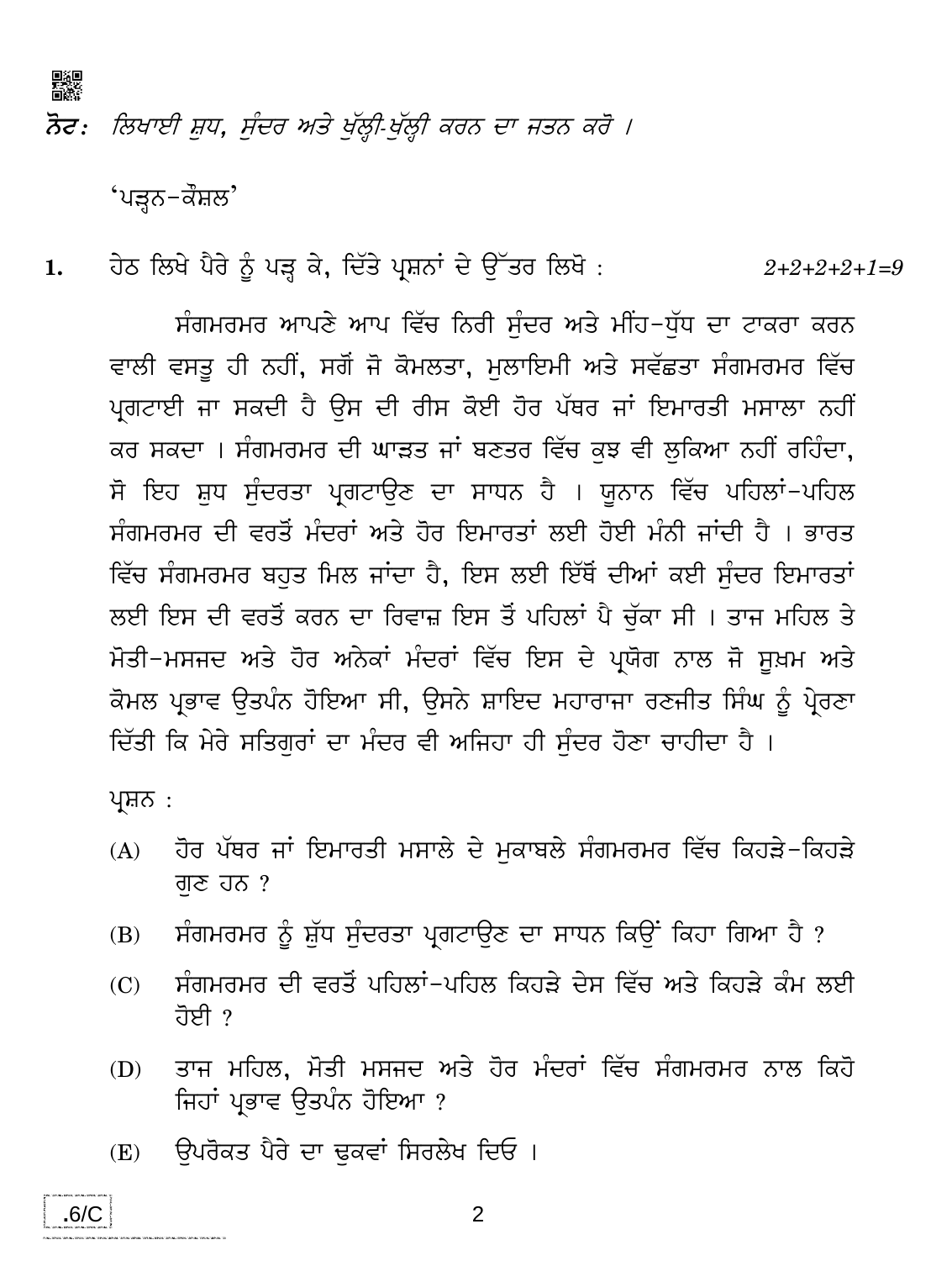

ਹੇਠ ਲਿਖੀ ਕਾਵਿ–ਟੁਕੜੀ ਨੂੰ ਪੜ੍ਹ ਕੇ ਹੇਠਾਂ ਦਿੱਤੇ ਪ੍ਰਸ਼ਨਾਂ ਦੇ ਉੱਤਰ ਲਿਖੋ :  $2.$  $2 \times 3 = 6$ 

> 'ਜੋ ਬਦੇਸ਼ਾਂ'ਚ ਰੁਲਦੇ ਨੇ ਰੋਜ਼ੀ ਲਈ ਓਹ ਜਦੋ ਦੇਸ ਪਰਤਣਗੇ ਆਪਣੇ ਕਦੀ ਕਛਤਾਂ ਸੇਕਣਗੇ ਮਾਂ ਦੇ ਸਿਵੇ ਦੀ ਅਗਨ ਬਾਕੀ ਕਬਰਾਂ ਦੇ ਰੱਖ ਹੇਠ ਜਾ ਬਹਿਣਗੇ।'

ਪ੍ਰਸ਼ਨ :

- ਲੋਕ ਵਿਦੇਸ਼ ਕਿਉਂ ਜਾਂਦੇ ਹਨ ?  $(A)$
- ਵਿਦੇਸ਼ਾਂ ਤੋਂ ਵਾਪਸ ਜਦੋ ਘਰ ਵਾਪਸ ਆਉਣਗੇ ਤਾਂ ਕੀ ਦੇਖਣਗੇ ?  $(B)$
- ਕਬਰਾਂ ਦੇ ਰੱਖ ਹੇਠ ਬੈਠ ਕੇ ਉਹ ਕੀ ਕਰਨਗੇ ?  $(C)$

'*ਵਿ*ਆਕਰਨ'

- 'ਦੱਧ ਅਤੇ ਦਹੀਂ' ਸ਼ਬਦ ਸਮੂਹ ਲਈ ਸਹੀ ਸਮਾਸੀ-ਸ਼ਬਦ ਦੀ ਚੋਣ ਕਰੋ  $(i)$ 3.
	- ਦਹੀਂ-ਦੱਧ  $(A)$
	- (B) ਦੱਧ-ਦਹੀਂ
	- $(C)$  ਦੋਧੀ-ਦੱਧ
	- (D) ਦੱਧ-ਦਹੀਂ
	- 'ਲੋਕ−ਸਭਾ' ਸਮਾਸੀ ਸ਼ਬਦ ਦਾ ਸਹੀ ਸ਼ਬਦ−ਸਮੂਹ ਕਿਹੜਾ ਹੈ ?  $(ii)$ 
		- ਲੋਕ ਅਤੇ ਸਭਾ  $(A)$
		- $(B)$  ਲੋਕਾਂ ਦੀ ਸਭਾ
		- (C) ਲੋਕ ਸਭਾ
		- (D) ਲੋਕਾਂ ਵਿਚਲੀ ਸਭਾ

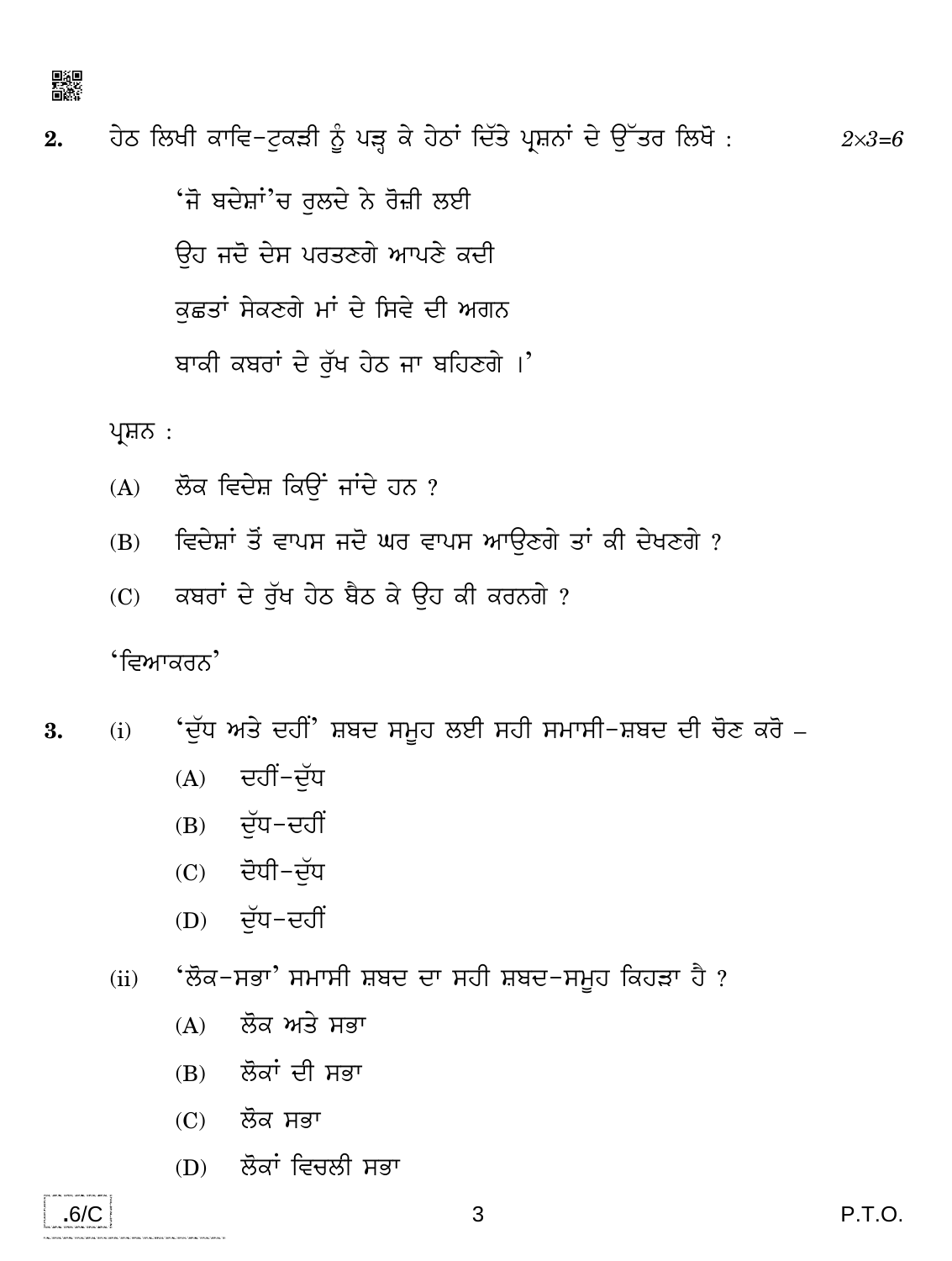

ਹੇਠ ਲਿਖਿਆਂ ਵਿੱਚੋਂ ਵਿਰੋਧੀ ਅਰਥਾਂ ਵਾਲਾ ਸਮਾਸੀ ਸ਼ਬਦ ਚੁਣੋ –  $(iii)$ 

- $(A)$ ਖਸ਼–ਖਬਰੀ
- (B) ਸੱਚ-ਝੂਠ
- (C) ਵਿਆਹ-ਸ਼ਾਦੀ
- (D) ਨੌਕਰ-ਚਾਕਰ

(iv) 'ਪੁਸਤਕਾਂ ਦੀ ਸੂਚੀ' ਲਈ ਸਹੀ ਸਮਾਸੀ ਸ਼ਬਦ ਦੀ ਚੋਣ ਕਰੋ -

- (A) ਪਸਤਕ-ਸੂਚੀ
- (B) ਪੁਸਤਕਾਂ-ਸੂਚੀ
- (C) ਪੁਸਤਕ-ਸੂਚੀ
- (D) ਸੂਚੀ-ਪੁਸਤਕ  $1 \times 4 = 4$
- 'ਸੰਗ' ਸ਼ਬਦ ਦੇ ਬਹੁਅਰਥਕ ਸ਼ਬਦ ਚੁਣੋ <sub>−</sub>  $(i)$ 4.
	- $(A)$ ਸੱਚ, ਸੂਤਰ
	- ਸ਼ਰਮ, ਚੋਟ  $(B)$
	- $(C)$  ਸ਼ਰਮ, ਸਾਥ
	- $(D)$  ਪੱਥਰ, ਰੋੜੀ
	- 'ਮਿੱਟਾ' ਸ਼ਬਦ ਦੇ ਬਹੁਅਰਥਕ ਸ਼ਬਦ ਚੁਣੋ <sub>−</sub>  $(ii)$ 
		- $(A)$ ਨਿਚੋੜ, ਨਤੀਜਾ
		- (B) ਸਰ, ਨਕਲ
		- $(C)$  ਸੰਖੇਪ, ਸੰਘ
		- (D) ਸਤ, ਸੰਘ

.<br>2012 - 2021 - 2022 - 2022 - 2022 - 2022 - 2022 - 2022 - 2022 - 2022 - 2022 - 2022 - 2022 - 2022 - 2022 - 2022

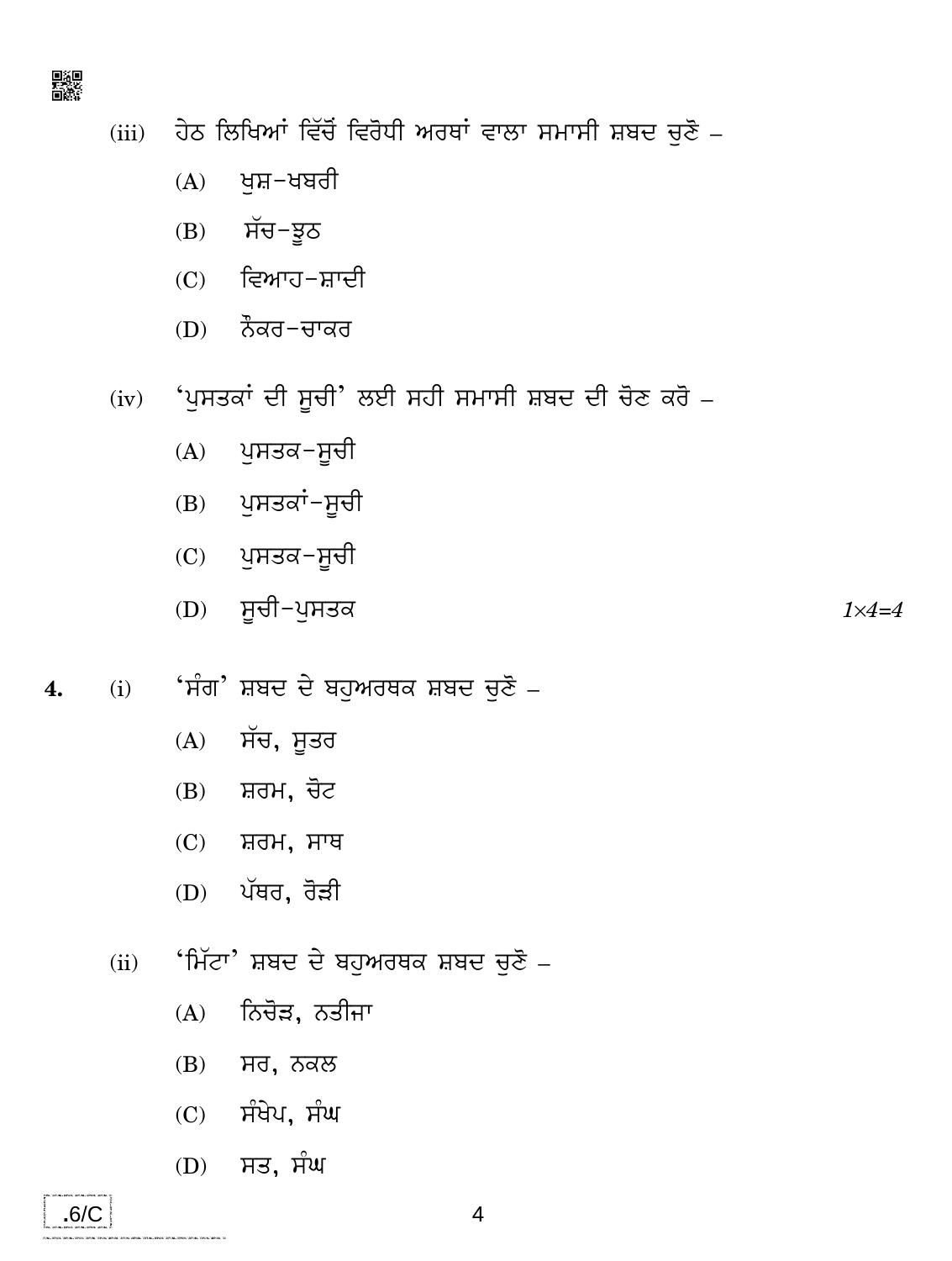

ਹੇਠ ਲਿਖਿਆਂ ਵਿੱਚੋਂ 'ਸਾਰ' ਸ਼ਬਦ ਦੇ ਕਿਹੜੇ ਬਹੁਅਰਥਕ ਨਹੀਂ ਹਨ ?  $(iii)$ 

- ਸੰਖੇਪ, ਖ਼ਬਰ ਲੈਣੀ  $(A)$
- (B) ਕਦਰ, ਵਕਤ ਟਪਾਉਣਾ
- $(C)$  ਉਸੇ ਸਮੇਂ, ਸੰਖੇਪ
- (D) ਸੰਖੇਪ, ਸ਼ਰਮ
- 'ਸਿਆਣੇ ਕਹਿੰਦੇ ਹਨ ਕਿ 'ਕਰ ਮਜੂਰੀ ਤੇ ਖਾਹ ਚੂਰੀ' ਪਰ ਮਹਿੰਗਾਈ ਵਿੱਚ  $(iv)$ ਚਰੀ ਕਿਵੇਂ ਖਾਈਏ, ਕਰ ਭਰ−ਭਰ ਕੇ ਥੱਕ ਗਏ । ਮੇਰੇ ਤੇ ਕਰ−ਪੈਰ ਹੀ ਟੁੱਟ ਜਾਂਦੇ ਹਨ ਮਿਹਨਤ ਕਰ−ਕਰ ਦੇ ।' ਇਸ ਵਾਕ ਵਿੱਚ 'ਕਰ' ਸ਼ਬਦ ਪੰਜ ਵਾਰੀ ਆਇਆ ਹੈ। ਦੂਜੀ ਵਾਰਆਏ 'ਕਰ' ਸ਼ਬਦ ਤੋਂ ਕੀ ਭਾਵ ਹੈ –
	- ਮਿੱਟੀ ਘੱਟਾ  $(A)$
	- $(B)$  ਰਕਾਵਟ
	- $(C)$  ਟੈਕਸ
	- $(D)$  ਕਟੌਤੀ

 $1 \times 4 = 4$ 

- ਪਰਿਮਾਣ-ਵਾਚਕ ਕਿਰਿਆ ਵਿਸ਼ੇਸ਼ਣ ਕਿਰਿਆ ਦਾ ਕੀ ਦੱਸਦੇ ਹਨ ? 5.  $(i)$ 
	- ਨਤੀਜਾ  $(A)$
	- ਸਮਾਂ  $(B)$
	- $(C)$  ਮਿਣਤੀ
	- ਨਿਰਨਾ  $(D)$
	- 'ਕਲਦੀਪ ਹੌਲੀ ਹੌਲੀ ਉਤਰ ਰਿਹਾ ਹੈ ।' ਵਾਕ ਵਿੱਚੋਂ ਕਿਰਿਆ–ਵਿਸ਼ੇਸ਼ਣ ਚਣੋਂ  $(ii)$ 
		- ਹੈ  $(A)$
		- ਕਲਦੀਪ  $(B)$
		- $(C)$  ਉਤਰ
		- ਹੌਲੀ  $(D)$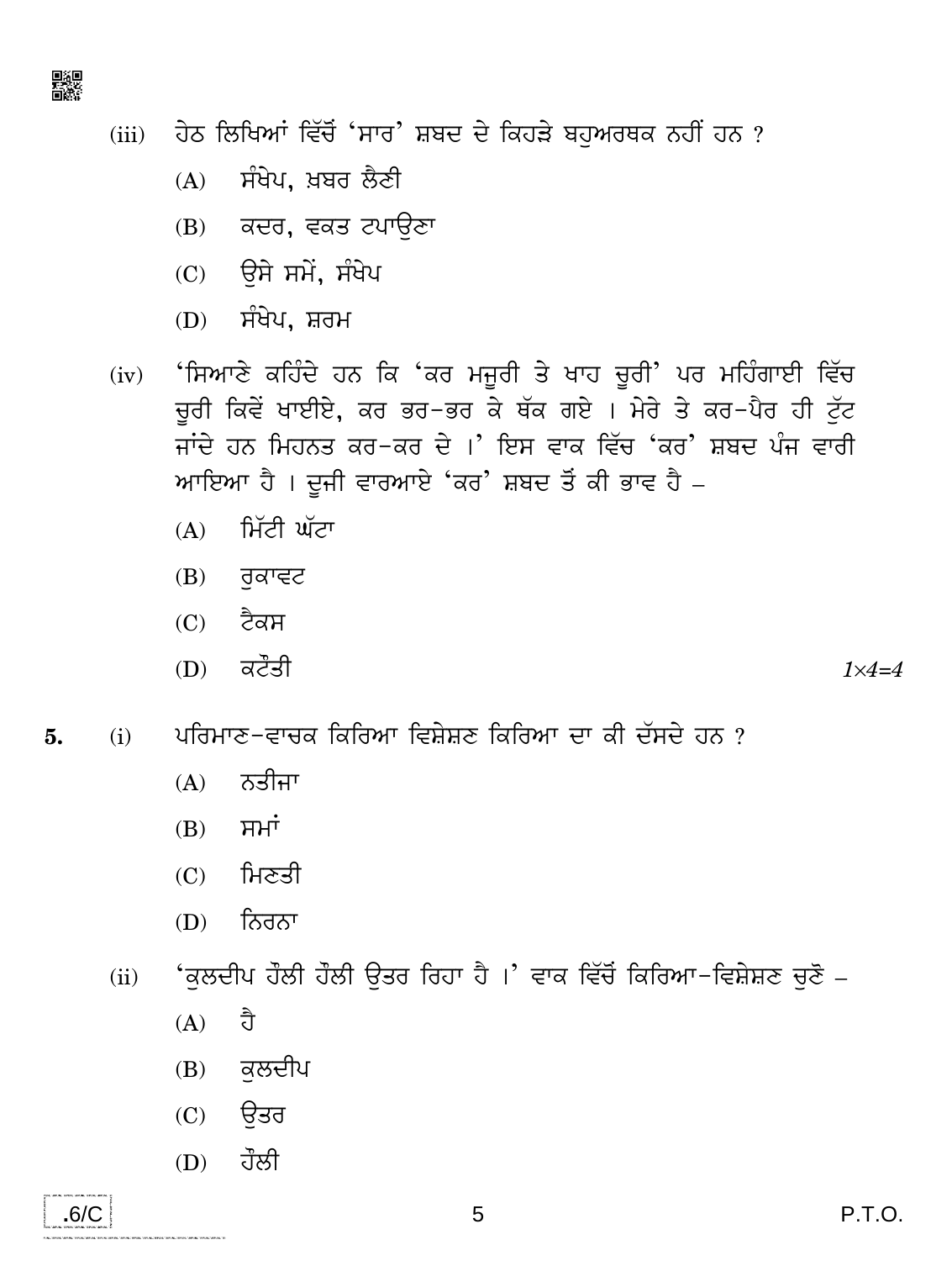

- (iii) 'ਕਿਉਂ' ਸ਼ਬਦ ਕਿਰਿਆ-ਵਿਸ਼ੇਸ਼ਣ ਦੀ ਕਿਹੜੀ ਕਿਸਮ ਹੈ?
	- $(A)$ ਕਾਲ ਵਾਚਕ
	- (B) ਕਾਰਨ ਵਾਚਕ
	- (C) ਨਿਰਨਾ ਵਾਚਕ
	- (D) ਗਿਣਤੀਵਾਚਕ
- (iv) 'ਦੂਜੀ ਵਾਰੀ ਕਦੋਂ ਆਓਗੇ ?' ਵਾਕ ਕਿਰਿਆ-ਵਿਸ਼ੇਸ਼ਣ ਦੀ ਕਿਹੜੀ ਕਿਸਮ ਹੈ ?
	- ਪਰਿਮਾਣ ਵਾਚਕ  $(A)$
	- (B) ਸੰਖਿਆ ਵਾਚਕ
	- $(C)$  ਕਾਲ ਵਾਚਕ
	- (D) ਕਾਰਨ ਵਾਚਕ  $1 \times 4 = 4$
- (i) 'ਸਹਿ' ਅਤੇ 'ਪਰ' ਅਗੇਤਰ ਲਾ ਕੇ ਦੋ−ਦੋ ਸ਼ਬਦ ਬਣਾਓ । 6.
	- (ii) ਸੰਦ' ਅਤੇ 'ਦਾਨੀ' ਪਿਛੇਤਰ ਲਾ ਕੇ ਦੋ−ਦੋ ਸ਼ਬਦ ਬਣਾਓ ।  $2 \times 2 = 4$
- ਹੇਠ ਲਿਖੇ ਮੁਹਾਵਰਿਆਂ ਦਾ ਅਰਥ ਸਪਸ਼ਟ ਕਰਦੇ ਹੋਏ ਵਾਕ ਬਣਾਓ: 7.  $1\times 4=4$ 
	- ਕੱਖ ਭੰਨ ਨੇ ਦੂਹਰਾ ਨਾ ਕਰਨਾ  $(i)$
	- (ii) ਖਾਰ ਖਾਣੀ

 $.6/C$ 

- (iii) ਚਾਂਦੀ ਦੀ ਜੱਤੀ ਮਾਰਨੀ
- (iv) ਜਾਨ ਦੀ ਬਾਜ਼ੀ ਲਾਉਣੀ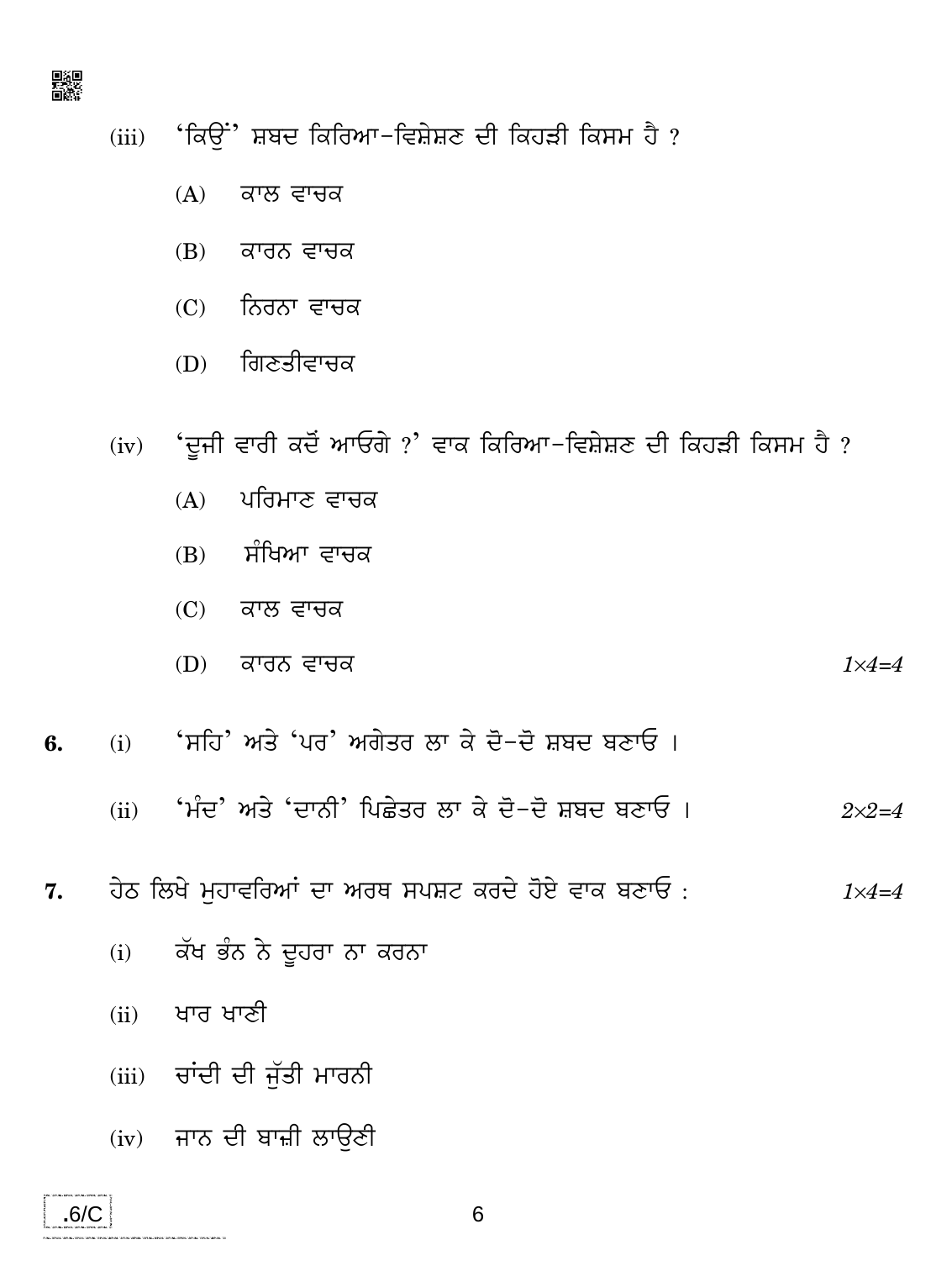

<u>'ਲਿਖਣ ਕੌਸ਼ਲ'</u>

ਹੇਠ ਲਿਖੇ ਵਿਸ਼ਿਆਂ ਵਿੱਚੋਂ ਕਿਸੇ *ਇੱਕ* ਵਿਸ਼ੇ ਉੱਤੇ ਦਿੱਤੇ ਹੋਏ ਨਕਤਿਆਂ ਦੇ ਆਧਾਰ'ਤੇ 8. 200 ਸ਼ਬਦਾਂ ਦਾ ਲੇਖ ਲਿਖੋ –

'ਸਹਿਜ ਪਕੇ ਸੋ ਮੀਨਾ ਹੋਇ'

ਨਕਤੇ — • ਮੁਹਾਵਰੇ ਤੇ ਅਖਾਣ ਸਾਲਾਂ ਦੇ ਨਿਚੋੜ, • ਮਹਾਨ ਤੇ ਚਿਰ ਸਥਾਈ ਕਾਰਜ ਲੰਮੇ ਸਮੇਂ ਦੀ ਮਿਹਨਤ, ∙ ਕਦਰਤ ਵਿੱਚ ਸਹਿਜਤਾ, ∙ ਲੱਖਾਂ ਸਾਲਾਂ'ਚ ਧਰਤੀ ਠੰਡੀ, • ਵਨਸਪਤੀ ਅਤੇ ਜੀਵਨ ਕਰੋੜਾਂ ਸਾਲਾਂ ਵਿੱਚ, • ਰਾਤੋਂ−ਰਾਤ ਅਮੀਰ ਬਣਨ ਦੀ ਦੌੜ, ∙ ਬੰਦਰ ਤੋਂ ਮਨੱਖ ਤੱਕ ਦਾ ਵਿਕਾਸ ਸਾਲਾਂ ਵਿੱਚ, ∙ ਸਾਰੰਸ਼ ।

#### ਜਾਂ

'ਪ੍ਰਦੂਸ਼ਣ ਦੀ ਸੱਮਸਿਆ'

ਨੁਕਤੇ — ∙ ਭੂਮਿਕਾ, ∙ ਗੰਦਲਾ ਵਾਤਾਵਰਨ, ∙ ਮਹਾਂਨਗਰਾਂ ਦੀ ਅਬਾਦੀ ਵੱਧਣਾ, • ਆਵਾਜਾਈ ਦੇ ਸਾਧਨਾਂ ਦਾ ਵੱਧਣਾ, • ਉਦਯੋਗੀਕਰਨ, • ਜੰਗਲਾਂ ਦੀ ਕਟਾਈ, • ਐਟਮੀ ਤਜ਼ਰਬੇ, • ਉਪਾਅ – ਨਵੇਂ ਰੁੱਖ ਲਗਾਉਣੇ, ਕੁੜੇ ਦਾ ਸਹੀ ਨਿਪਟਾਰਾ, ਚੰਗੀਆਂ ਆਦਤਾਂ ਅਪਣਾਉਣੀਆਂ, • ਸਾਰੰਸ਼ ।

#### ਜਾਂ

'ਬੱਚਿਆਂ ਦੇ ਮਾਂ−ਬਾਪ ਪ੍ਰਤੀ ਫਰਜ਼'

ਨੁਕਤੇ — • ਭੂਮਿਕਾ, • ਅਜੋਕੇ ਸਮੇਂ ਵਿੱਚ ਬਜ਼ੁਰਗਾਂ ਦੀ ਸਥਿਤੀ, • ਪੁਰਾਣੀ ਪੀੜ੍ਹੀ ਤੇ ਨਵੀਂ ਪੀੜ੍ਹੀ ਵਿੱਚ ਅੰਤਰ, • ਬੱਚਿਆਂ ਦਾ ਫਰਜ਼, • ਮਾਂ ਬਾਪ ਨੂੰ ਸਮੇਂ ਅਨੁਸਾਰ ਆਪਣੀ ਸੋਚ ਬਦਲਣ ਦੀ ਲੋੜ, • ਬੱਚਿਆਂ ਨੂੰ ਵੀ ਪਦਾਰਥਕ ਦੌੜ ਦੇ ਨਾਲ−ਨਾਲ ਸੰਸਕਾਰਾਂ ਦਾ ਧਿਆਨ ਰੱਖਣਾ ਚਾਹੀਦਾ ਹੈ, ∙ ਸਾਰੰਸ਼ ।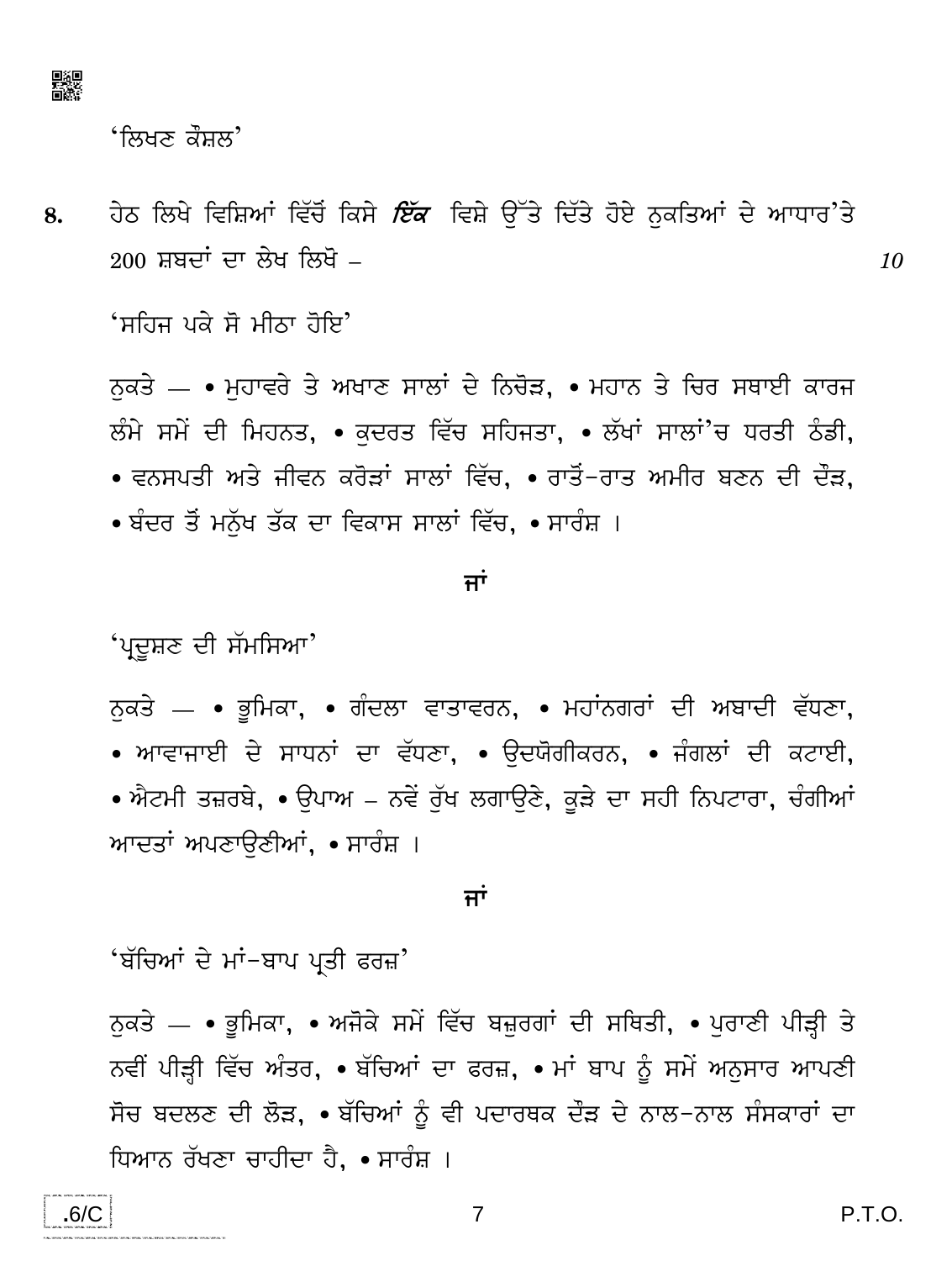

.6/C

ਹੇਠ ਲਿਖੇ ਨਕਤਿਆਂ ਦੇ ਆਧਾਰ'ਤੇ ਕੋਈ ਇੱਕ ਪੱਤਰ ਲਿਖੋ –  $9<sub>1</sub>$ 

> ਆਪਣੇ ਪਿਤਾ ਜੀ ਨੂੰ ਪੱਤਰ ਲਿੱਖ ਕੇ ਦੱਸੋ ਕਿ ਆਪਣੀ ਸਕੂਲੀ ਪੜ੍ਹਾਈ ਖ਼ਤਮ ਕਰਨ ਤੋਂ ਬਾਅਦ ਤੁਸੀਂ ਦੀ ਕਰਨਾ ਚਾਹੁੰਦੇ ਹੋ ।

> ਨਕਤੇ – • ਸਤਿਕਾਰ ਭਰੇ ਸ਼ਬਦ, • ਆਪਣੇ ਜੀਵਨ−ਉਦੇਸ਼ ਦਾ ਜ਼ਿਕਰ, • ਜੀਵਨ ਉਦੇਸ਼ ਦਾ ਮਹੱਤਵ ਅਤੇ ਉਸ ਦੀ ਪੂਰਤੀ ਲਈ ਕਾਰਜਸ਼ੀਲਤਾ, • ਦਿਲੋਂ ਧੰਨਵਾਦ, • ਆਪਣਾ ਸਿਰਨਾਵਾਂ ।

#### ਜਾਂ

ਆਪਣੇ ਇਲਾਕੇ ਦੇ ਐੱਸ.ਐੱਚ.ਓ. ਨੂੰ ਇਲਾਕੇ ਵਿੱਚ ਦਿਨ ਵੇਲੇ ਵੀ ਪੁਲਿਸ ਦੀ ਗਸ਼ਤ ਕਰਵਾੳਣ ਲਈ ਬੇਨਤੀ−ਪੱਤਰ ਲਿਖੋ ।

ਨਕਤੇ – • ਸਤਿਕਾਰ ਭਰੇ ਸ਼ਬਦ, • ਇਲਾਕੇ ਵਿਚਲੀਆਂ-ਛੋਟੀਆਂ-ਵੱਡੀਆਂ ਵਾਰਦਾਤਾਂ ਦਾ ਜ਼ਿਕਰ, ∙ ਇਲਾਕਾਵਾਸੀਆਂ ਵੱਲੋਂ ਸੱਰਖਿਆ ਲਈ ਚੱਕੇ ਗਏ ਕਦਮ – ਲੋਹੇ ਦੀ ਗਰਿੱਲ, ਚੋਂਕੀਦਾਰ ਆਦਿ, • ਪਲਿਸ ਗਸ਼ਤ ਦੀ ਵੀ ਲੋੜ, • ਧੰਨਵਾਦ, • ਆਪਣਾ ਸਿਰਨਾਵਾਂ ।

ਤਹਾਡਾ ਤਿੰਨ ਮੰਜ਼ਿਲਾ ਨਵਾਂ ਮਕਾਨ ਬਣਿਆ ਹੈ । ਉਸਦੀ ਦੂਜੀ ਮੰਜਿਲ ਤਸੀਂ ਵੇਚਣਾ 10. ਚਾਹੰਦੇ ਹੈ । ਉਸ ਬਾਬਤ 50 ਸ਼ਬਦਾਂ ਵਿੱਚ ਇੱਕ ਇਸ਼ਤਿਹਾਰ ਤਿਆਰ ਕਰੋ ।

 $\mathcal T$ 

ਜਾਂ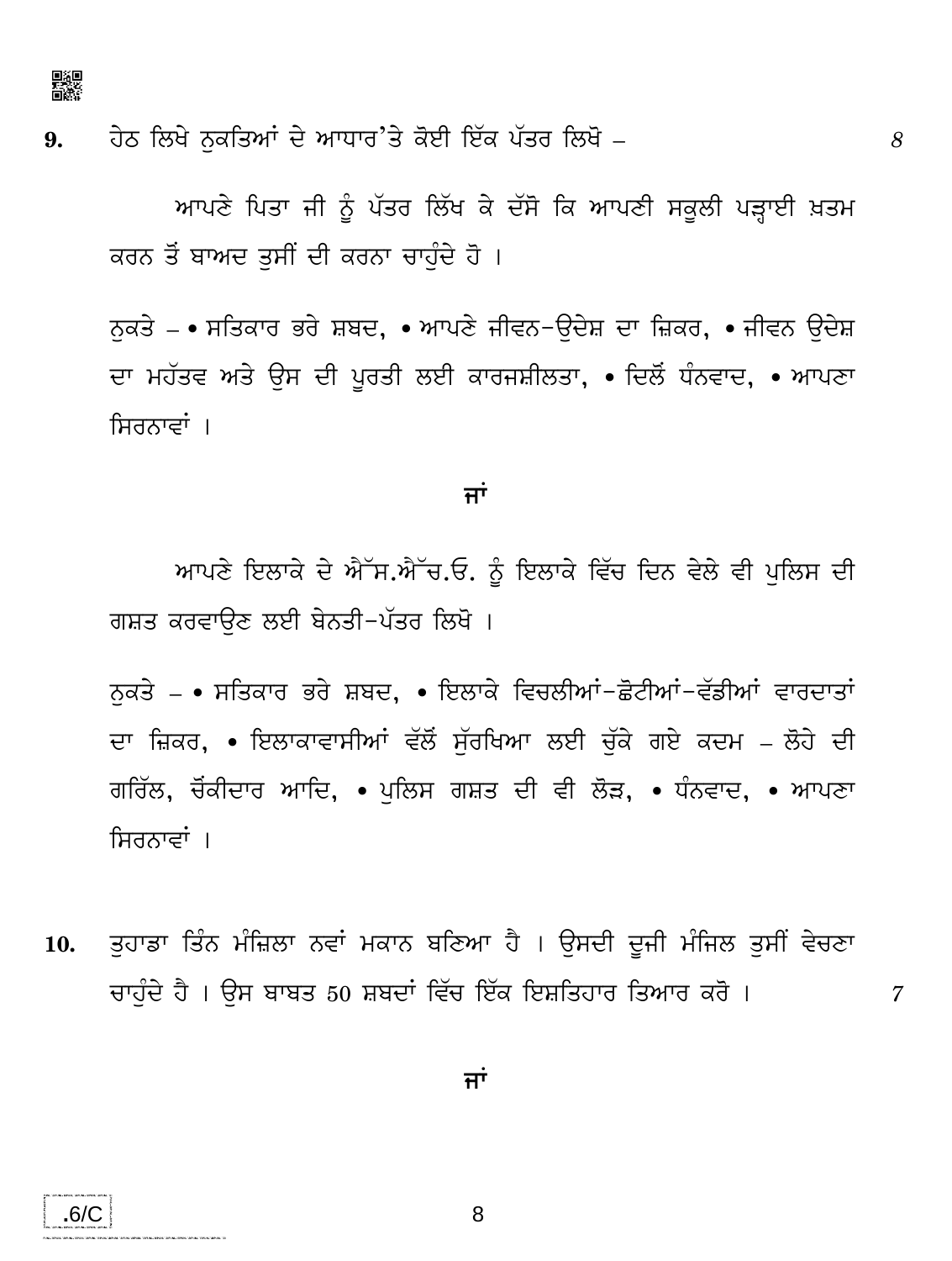

ਹੇਠਾ ਦਿੱਤੀ ਤਸਵੀਰ ਨੂੰ ਵੇਖ ਕੇ ਲਗਭਗ 50 – 60 ਸ਼ਬਦਾਂ ਵਿੱਚ ਇਸਦਾ ਵਰਣਨ ਕਰੋ –



(ਸਿਰਫ਼ ਨੇਤਰਹੀਨ ਵਿਦਿਆਰਥੀਆਂ ਲਈ)

ਤੁਹਾਡੇ ਇਲਾਕੇ ਵਿੱਚ ਮੱਛਰ ਬਹੁਤ ਵੱਧ ਗਿਆ ਹੈ । ਇਸ ਦੇ ਸਾਰੂ ਪ੍ਰਭਾਵ ਤੋਂ ਬੱਚਣ ਲਈ ਆਪਣੇ ਇਲਾਕਾਵਾਸੀਆਂ ਨੂੰ ਜਾਗਰੂਕ ਕਰਦੇ ਹੋਏ ਸਥਾਨਕ (ਲੋਕਲ) ਅਖ਼ਬਾਰ ਲਈ ਪੈਰਾ ਲਿਖੋ ।

ਪਾਠ-ਪੁਸਤਕਾਂ'ਤੇ ਅਧਾਰਤ ਪ੍ਰਸ਼ਨ –

- ਅਤਿ ਛੋਟੇ ਪ੍ਰਸ਼ਨ (ਬਹੁਵਿਕਲਪੀ) 11.
	- ਸੱਭ ਤੋਂ ਪਹਿਲਾਂ ਸੱਪ ਨੂੰ ਕਿਸਨੇ ਵੇਖਿਆ ?  $(i)$ 
		- $(A)$ ਰਜਨੀ
		- (B) ਚੋਂਕੀਦਾਰ
		- (C) ਰਾਹੁਲ
		- $(D)$ ਪੁਜਾ



P.T.O.

 $1 \times 4 = 4$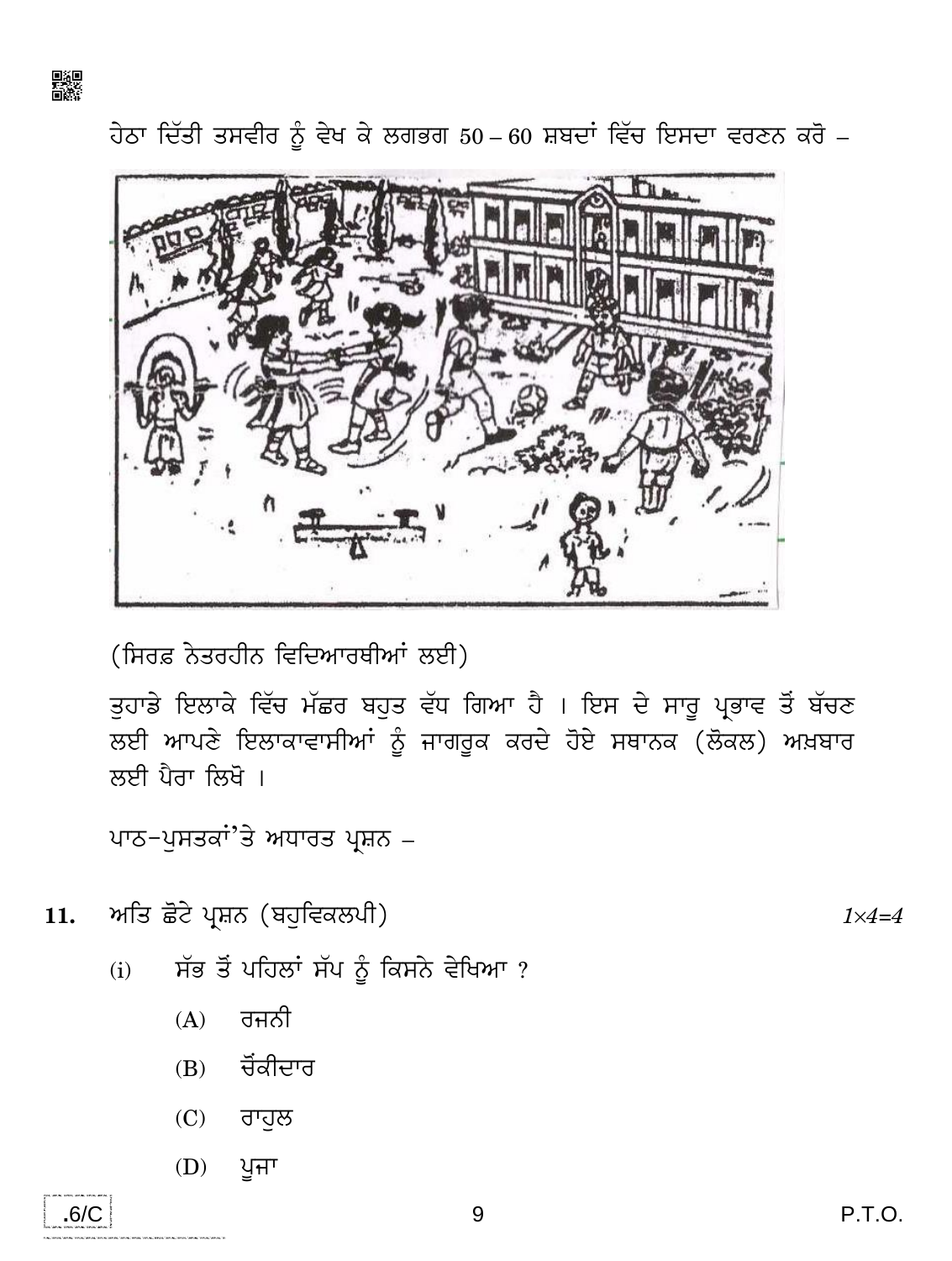

- ਅਰਚਨਾ ਚੋਪੜਾ ਕਿਹੜੇ ਫਲੋਰ ਤੇ ਰਹਿੰਦੀ ਸੀ ?  $(ii)$ 
	- (A) ਪਹਿਲੀ ਫਲੋਰ
	- (B) ਦੂਜੀ ਫਲੋਰ
	- $(C)$  ਤੀਜੀ ਫਲੋਰ
	- $(D)$  ਟੋਪ ਫਲੋਰ
- ਕਿਸ ਅਨੁਸਾਰ ਸੂਰਜ ਚੜ੍ਹਨ ਤੋਂ ਬਾਅਦ ਤੱਕ ਸੁੱਤੇ ਰਹਿਣ ਵਾਲੇ ਲੋਕਾਂ ਨੂੰ ਲੱਛਮੀ  $(iii)$ ਛੱਡ ਦਿੰਦੀ ਹੈ –
	- $(A)$ ਚਾਨਕਯ
	- ਵਿਸ਼ਨੂੰ ਗੁਪਤ  $(B)$
	- ਰਾਮਾਨਜਨ  $(C)$
	- ਸਕਰਾਤ  $(D)$
- (iv) 'ਹੈਂਕੜ ਅਤੇ ਹੳਮੈਂ ਦੀ ਮਾਰ' ਲੇਖ ਕਿਸ ਦਾ ਲਿਖਿਆ ਹੋਇਆ ਹੈ
	- ਅਜੀਤ ਕੌਰ  $(A)$
	- (B) ਡਾ. ਹਰਸ਼ਿੰਦਰ ਕੌਰ
	- (C) ਡਾ. ਦਵਿੰਦਰ ਸੈਫ਼ੀ
	- (D) ਡਾ. ਦਰਸ਼ਨਸਿੰਘ ਆਸ਼ਟ

ਅਤਿ ਛੋਟੇ ਪ੍ਰਸ਼ਨ (ਇਕ ਸ਼ਬਦ ਵਾਲੇ) 12.

 $.6/C$ 

.<br>A voltan al va prae al variose antiche voltant del variose antiche vol

- 'ਮਨਮਖਿ' ਤੋਂ ਕੀ ਭਾਵ ਹੈ ?  $(i)$
- ਸਖ਼ਤ ਗਰਮੀ ਵਿੱਚ ਕੰਮ ਕਰਨ ਵਾਲੇ ਕਿਸ ਦੇ ਮੁਖਾਜ ਹੋ ਗਏ ਹਨ ?  $(ii)$
- ਰਾਮ ਭਜਨੀ ਆਪਣੀ ਗੁਆਂਢਣ ਅੱਗੇ ਕੀ ਇੱਛਾ ਰਖਦੀ ਹੈ ?  $(iii)$
- ਰਾਮ ਭਜਨੀ ਨੂੰ 'ਦਸ਼ਾਲਾ' ਦਾਨ ਕਰਨ ਲਈ ਕੌਣ ਆਖਦਾ ਹੈ ?  $(iv)$

 $1 \times 4 = 4$